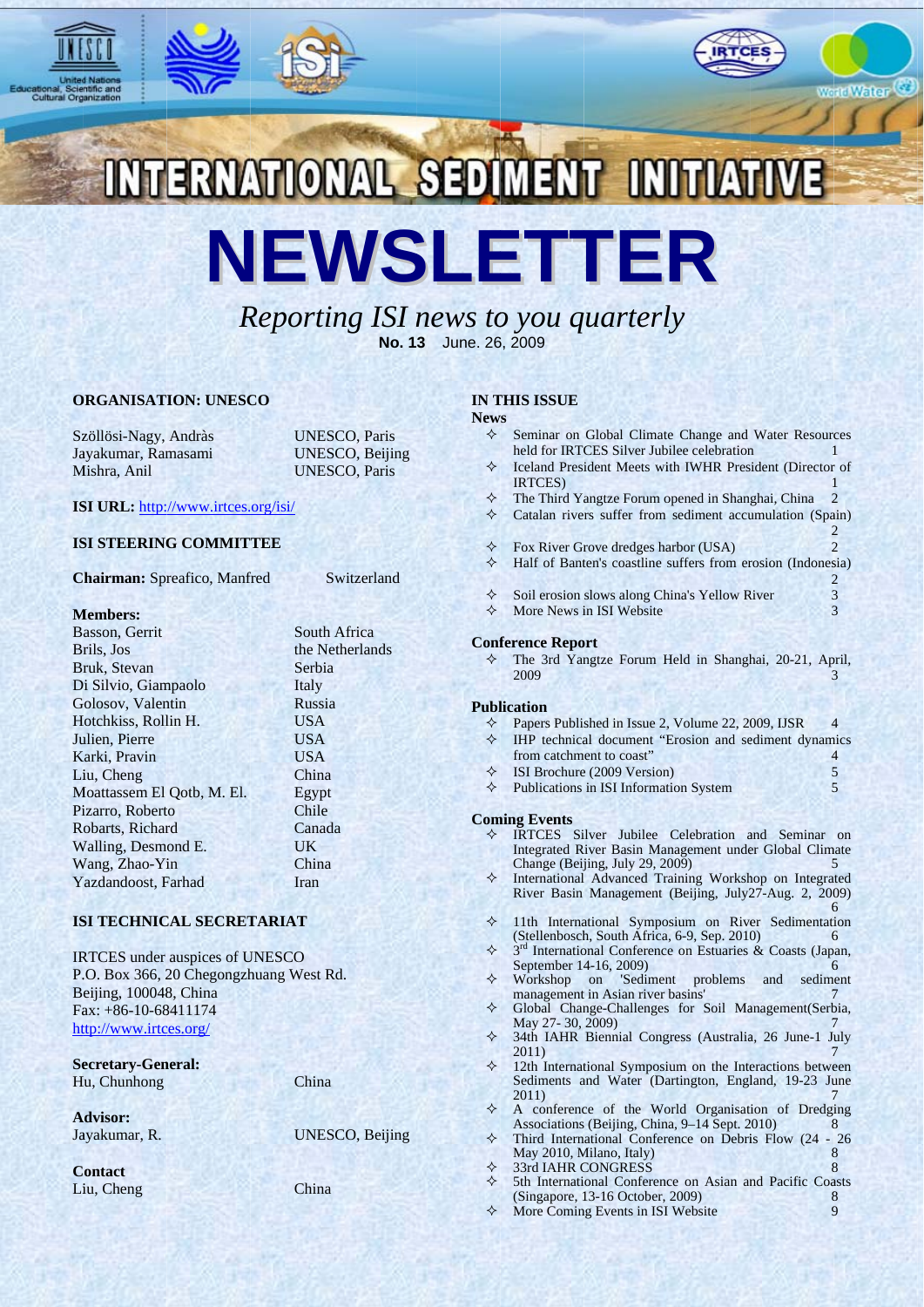# **NEWS**

 $\mathbf{1}$ 

Seminar on Global Climate Change and **Water Resources held for IRTCES Silver** Jubilee celebration



A Seminar on Global Climate Change and Water Resources was held in the International Research and Training Center on Erosion and Sedimentation (IRTCES) on April 17, 2009. It is one of activities of IRTCES Silver Jubilee celebration. Dr. A. Szöllösi-Nagy, Deputy Assistant Director General of UNESCO, and Dr. WANG Hao, Academician of Chinese Academy of Engineering, were invited to make presentations in the seminar. Dr. R. Javakumar. Programme Specialist for Science Technology and Environment of UNESCO Office Beijing; Mr. Jin Hai, Division, Chief of Department of International Cooperation, Science and Technology of Ministry of Water Resources, P. R. China (MWR), and Mr. Zhang Jianxin of Chinese National Committee for the IHP participated in the seminar. About 100 officials, experts, engineers and students from the MWR, UNESCO, Chinese National Committee for the IHP, IRTCES, China Institute of Water Resources and Hydropower Research, Tsinghua University and Beijing Forestry University etc. attended the seminar. Prof. Hu Chunhong, Secretary-General and Deputy Director of IRTCES gave a welcome speech and chaired the seminar.



In Dr. Szöllösi-Nagy's presentation "Global change impacts, including those of climate change on water

resources", he mentioned that climate change is effecting our environment, our societies and our cultures. These cal environment, our occidence and our candred. These<br>changes we face are due to various drivers e.g.<br>population growth, land use change, migration,<br>urbanisation and climate change. It is important to address current problems with current variability and develop adaptation strategies at the local level by using regional approach - not global. Dr. Szöllösi-Nagy showed his broad field of vision in his presentation which is rich in content by his excellent presentation.

Dr. Wang Hao's presentation is "Water Resources and Water Environment in China". Dr. Wang presented the general status of water resources, water environment and water development in China comprehensively by showing many figures and tables. He also analyzed in depth the eco-environment issues related to water. He explained profound theories in simple language with accurate and full information. The following three aspects of understandings could be obtained from his presentation: a more comprehensive understanding of the characteristics of water and its development in China, a clearer understanding of the basic water resources condition, and a more profound understanding of the significance of practicing new concept of sustainable water management and development.

Discussions followed the presentations. Dr. Szöllösi-Nagy high praised Dr. Wang's presentation and invited him to contribute to next edition of the World Water Development Report (WWDR).

(by LIU Cheng, IRTCES)

**SEMINAR ON GLOBAL CLIMATE CHANGE AND WATER RESO** 



## **Iceland President Meets with IWHR President (Director of IRTCES)**

Iceland President Ólafur Ragnar Grímsson met with IWHR President (Director of IRTCES) Kuang Shangfu and other Chinese delegates at president's residence in Reykjavik, the capital of Iceland on June 23, 2009.

President Ólafur Ragnar Grímsson firstly expressed his gratitude to IWHR President Kuang Shangfu for attending World Congress 2009 and its Council Meeting of International Hydropower Association (IHA). He hoped that IWHR President Kuang Shangfu's visit would further promote and expand bilateral cooperation and exchange on earthquake forecasting, influence on icebergs by climate change and water resources management. He also particularly invited Chinese experts and businessmen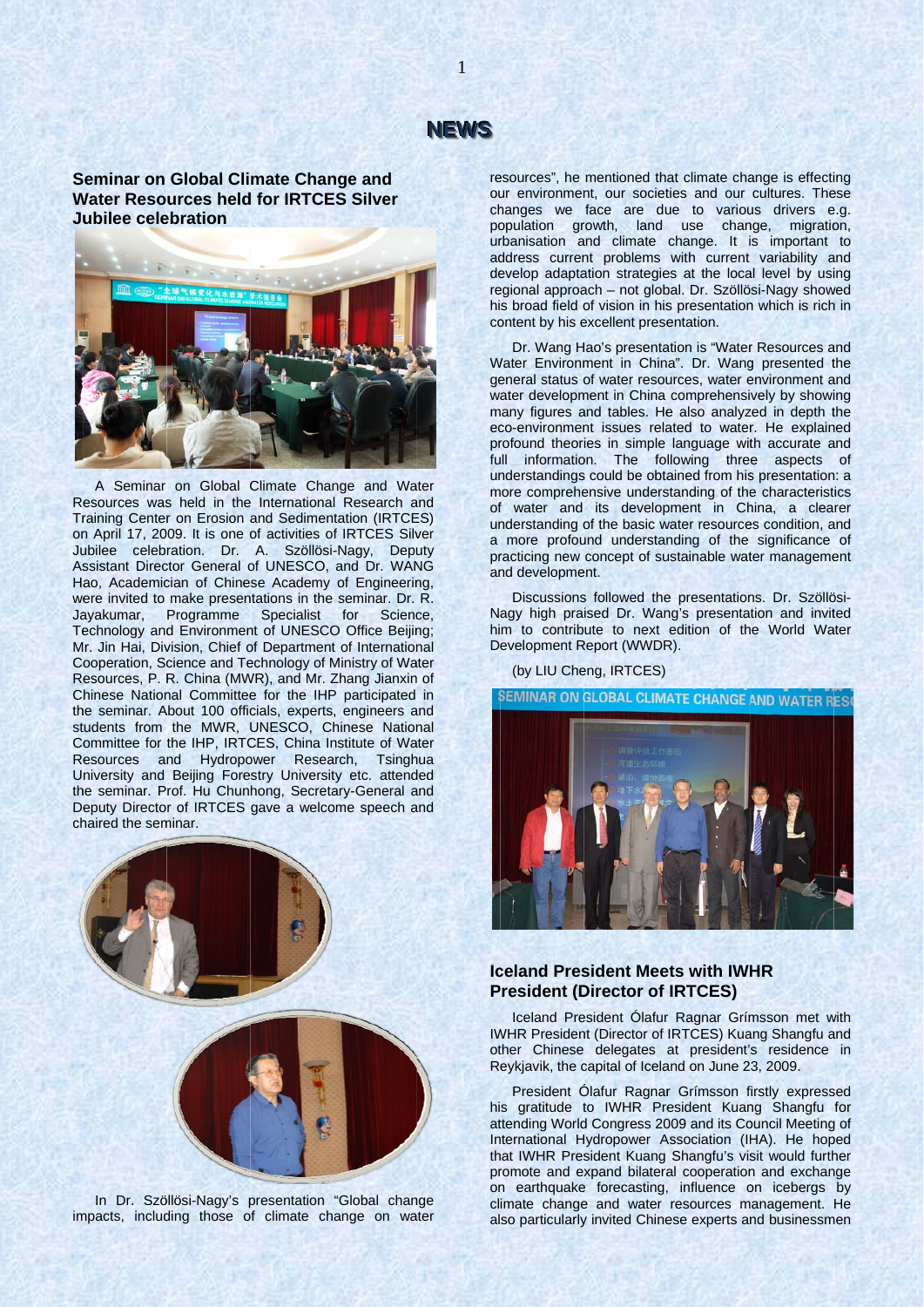headed by IWHR President Kuang Shangfu to visit Iceland again at their convenient time so as to further understand Iceland's situation and experience in renewable energies such as hydropower and ground heat and contribute to promoting exchange and cooperation in energy research and development for both countries.



IWHR President Kuang Shangfu expressed his honor and appreciation for Iceland President's warm invitation and esteem for his great foresight and deep insight. He said he would be willing to actively promote cooperation in relevant research areas between China and Iceland and sincerely invite Iceland President to visit IWHR when he visits China next time.

 Finally, Iceland President presented a gift with his own inscription to IWHR President Kuang Shangfu. (Source: http://www.iwhr.com)

# **The Third Yangtze Forum opened in Shanghai, China**



The Third Yangtze Forum jointly organized by the Shanghai Municipal Government and Changjiang Water Resources Commission of Ministry of Water Resources was opened on April 20, 2009 in Shanghai.

The forum is centered at the theme of "Yangtze River, Yangtze Estuary and City", and covers topics of healthy river, ecology of river estuary and promoting harmonious development of cities. Minister Chen Lei and vice minister Hu Siyi presented at the forum and delivered speeches. Ms. Cai Qihua, Commissioner of the Changjiang Water Resources Commission took charge of the forum.

The forum includes minister's forum and five subforums, and aims at build a platform for dialogue and academic discussions. About 400 participants from 11 provinces or autonomous regions in the Yangtze Basin

and representatives from more than 20 countries took part in the forum.

(Source: http://www.mwr.gov.cn/english)

## **Catalan rivers suffer from sediment accumulation (Spain)**

Despite the great difficulties in quantifying all the environmental and human factors that affect sediment discharge by rivers into the sea, a group of Catalan scientists has compiled data to describe and evaluate the solid sediment discharge from nine river basins in Catalonia – the Ter, Foix, Gaia, Besós, Llobregat, Francolí, Tordera, Muga, and Fluvia. "This was a slow job, with its fair share of difficulties", Miquel Canals, one of the authors of the study and a senior professor in Marine Geology at the University of Barcelona (UB), tells SINC.

The article, which has been published recently in the Journal of Hydrology, shows that the impact of human activities, through dams, agriculture, and changes to soil use, is the main cause of sediment accumulation.

The Catalan river basins have "a steep descent, easily eroded rocks, considerable plant cover, and little precipitation". Camino Liquete, lead author of the study and a doctor at the UB, tells SINC that these basins "may have one of the lowest rates of water and sediment discharge of all the rivers flowing into the Mediterranean".

(…… full story can be seen in the ISI WebPages)

(Source: http://www.eurekalert.org)

## **Fox River Grove dredges harbor (USA)**

The Fox River harbor in Fox River Grove is undergoing dredging to make the area accessible to boats once again.

Rich Lauritsen, the chairman of the dredging committee for the Fox River Grove harbor team, said the water in the harbor used to be 4 feet deep but now is less than 2 feet deep. That caused problems for boaters such as Don Koss.

"The sediment has made the harbor less useful," Koss said. "It's hard to get the boats in and out, and it pulls a lot of muck into your engine. Many [propellers] have been killed while going in and out of the harbor."

Sediment that has collected in the harbor from past flooding is being removed by scuba divers using 4-inch hydraulic vacuums, which suck the material into containers called geotubes. According to Lauritsen, more frequent flooding over the past decade has allowed the sediment to build up more quickly than usual.

(…… full story can be seen in the ISI WebPages)

(Source: http://www.nwherald.com/)

## **Half of Banten's coastline suffers from erosion (Indonesia)**

An environmental study conducted by a group of Tirtayasa University (Untirta) students on coastal districts in Banten concluded that almost half of Banten's coastline was suffering from erosion.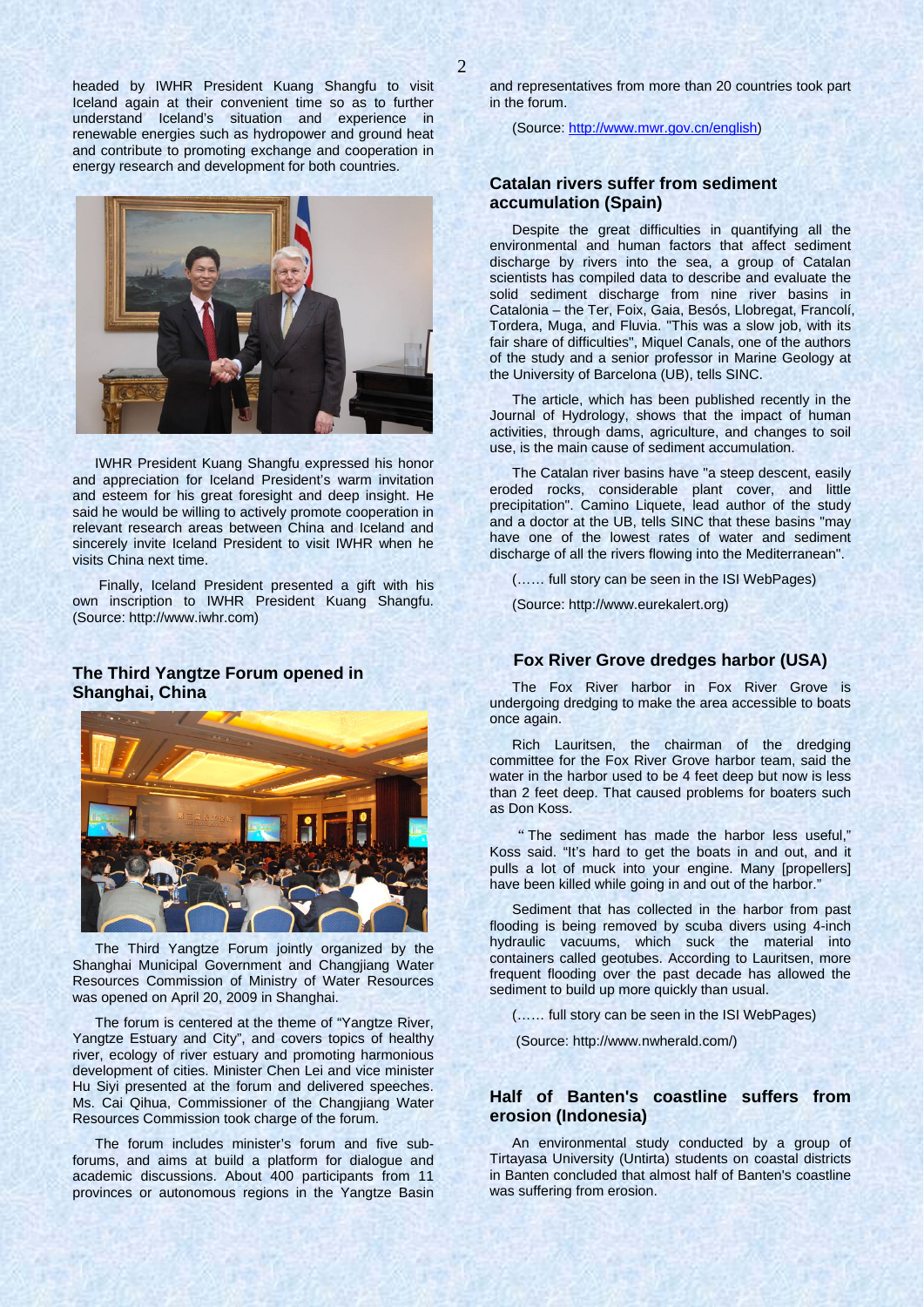The students found the most serious damage caused by erosion occurred in Sumur district in Pandeglang regency, Bojonegara; Lontar, Pulau Dua and Puloampel districts in Serang regency; Kronjo, Mauk, Sukadiri, Pakuhaji, Teluknaga and Kosambi in Tangerang regency.

"Based our results, the sea has moved 60 to 70 meters inland in the past 20 years, Mulyana, one of the students said in Serang on Thursday.

According to the students, serious erosion occurred in those districts because there were no mangrove trees to protect the land from waves and no preventive measures put in place by local administrations.

To help prevent erosion, students from Untirta's Schools of Maths and Agriculture planted a thousand mangrove trees at Karangantu beach in Serang while conducting the study.

(…… full story can be seen in the ISI WebPages)

(Source: http://www.thejakartapost.com/)

## **Soil erosion slows along China's Yellow River**

Ningxia Hui Autonomous Region, an arid area in northwest China, has reported marked reduction of mud and sand washed into the Yellow River, thanks to soil and land conservation efforts over the past years.

Ningxia had harnessed soil erosion over an area of 19,500 square kilometers, or 40 percent of the region's total, as of the end of last year, and mud and sand washed into the Yellow River had been reduced by 40 million tons annually since 2003, said an official with local water resources department on Thursday.

"The regional government spent more than 4 million yuan (US\$590,000) on average each year to harness soil erosion," said Zhang Ning, an official with soil and water conservation bureau of the regional Water Resources Department.

(…… full story can be seen in the ISI WebPages)

(Source: Xinhua)

## **More News in ISI Website**

- Sediment a big factor in river quality (New Zeland)
- ¾ Contents of IJSR (Vol. 24, No.2, 2009)
- ¾ Iceland President Meets with IWHR President (Director of IRTCES)
- Chinese watchdog suspends approval to constructions unqualified for environmental assessment
- ¾ China leads world in dam construction
- $\triangleright$  Catalan rivers suffer from sediment accumulation (Spain)
- ¾ Fox River Grove dredges harbor (USA)
- SedNet Newsletter May 2009
- ¾ Half of Banten's coastline suffers from erosion (Indonesia)
- Soil erosion slows along China's Yellow River
- ¾ Toxic Hudson River Sediment Could Poison Texas Aquifer (USA)
- ¾ The 3rd Yangtze Forum Held in Shanghai, 20-21, April, 2009
- ¾ Flow of many rivers in decline worldwide: Study
- The Third Yangtze Forum opened in Shanghai, China
- Seminar on Global Climate Change and Water Resources held for IRTCES Silver Jubilee celebration
- ¾ Hydel project protects eco-system of Yellow River (China)
- ¾ Climate change will hit China hard, says UK scientist
- ¾ Chinese Minister Chen Lei met UN Deputy Secretary-General
- ¾ UN official: China can act as role model on water resources management

More …… (http://www.irtces.org/isi/)

# **CONFERENCE REPORT**

**The 3rd Yangtze Forum Held in Shanghai, 20-21, April, 2009** 



On the Yangtze Forum, The Shanghai Declaration was announced aiming at the protection and management of the Yangtze Estuary. It proposed to balance the relationship between regional economic development and integrated water resources management within the Basin as welll as the relationship between the development and utilization of water resources and the protection of ecosystem environment so that the social and economic development can cope with the population, resources and environment within the Basin.

Themed at "Yangtze•Estuary•Cities", the Third Yangtze Forum comprises a Summit Forum and five parallel Sub-forums, i.e. "Estuary Regulation and Ecological Protection", "Climate Change and City Water Safety", "Integrated River Basin Management", "Corporate Engagement" and "River Ecosystem Monitoring and Adaptive Management". More than 400 senior domestic and foreign representatives, coming from more than 20 countries and 11 provinces along the Yangtze River were invited to attend the Forum. It is expected that knowledge exchange, effective coordination and high-level dialogue between stakeholders can be realized through this platform to exploit more solutions for maintaining the ecosystem of the Yangtze River.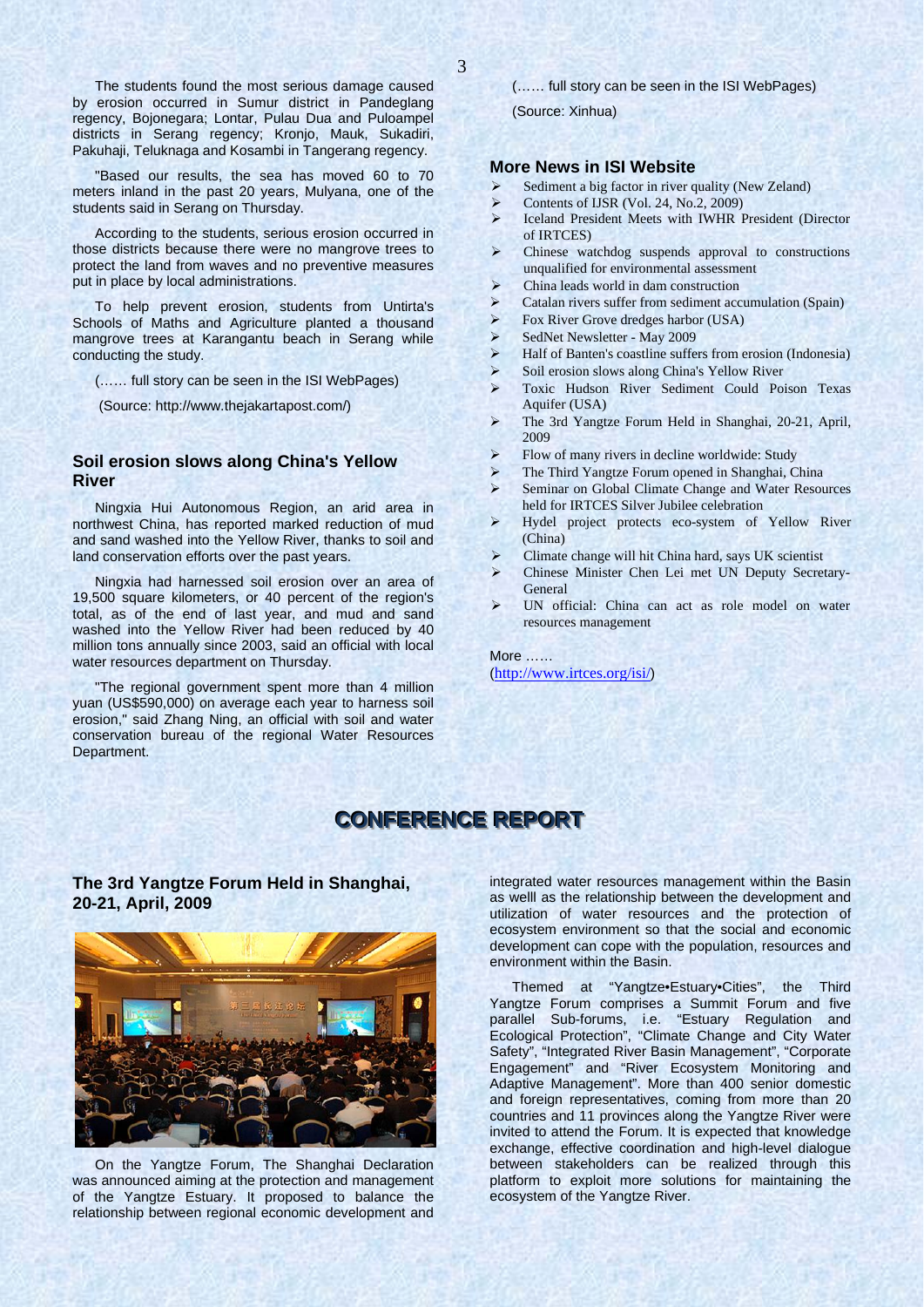Dr. András Szöllösi-Nagy, Director of the Division of Water and Secretary of the UNESCO-IHP was invited to attend the 3rd Yangtze Forum and give a keynote speech titled "Global Change impacts, including those of climate change on water resources" on the Sub-forum "Climate Change and City Water Safety".

The Yangtze Forum is planned to be held every two years and will be organized by the provinces and municipalities along the Yangtze River in turn. Jiangsu Provincial Government will host the next session in 2011.

More than 20 medias come to report this event including the People's Daily, Xinhua News Agency, CCTV, China National Radio, Economy Daily and China Water etc.

(HUANG Yan, CWRC)



# **PUBLICATION**

## **Papers Published in Issue 2, Volume 24, 2009, International Journal of Sediment Research**



#### **Technical Papers**

Modelling Evolution of Bed Profile and Grain Size Distribution in Unsurveyed Rivers P. RONCO, G. FASOLATO, and G. Di SILVIO

Experimental Study on Scour and Flow Field in a Scour Hole around a T-Shape Spur Dike in a 90° Bend Masoud GHODSIAN and Mohammad VAGHEFI

Experimental Study on Three Dimensional Movements of Particles I Effects of Particle Diameter on Velocity and Concentration Distributions and Concentration Distribution Limo TANG and Xingkui WANG

Experimental Study on Three Dimensional Movements of Particles II Effects of Particle Diameter on Turbulence **Characteristics** Limo TANG and Xingkui WANG

Variability in Rainfall Threshold for Debris Flow after the Chi-Chi Earthquake in Central Taiwan, China C. L. SHIEH, Y. S. CHEN, Y. J. TSAI, and J. H. WU

Optimization of the Sefid-Roud Dam Desiltation Process Using a Sophisticated One-dimensional Numerical Model Ali KHOSRONEJAD

Changes in Sediment Transport in the Kuye River in the Loess Plateau in China Jueyi SUI, Yun HE, and Cheng LIU

Currents Induced by Vertical Varied Radiation Stress in Standing Waves and Evolution of the Bed Composed of Fine Sediments Jingxin ZHANG and Hua LIU

Soil Loss and Displacement by Heavy Equipment in Forest Road Subgrading Projects Aidin PARSAKHOO, Seyed Ataollah HOSSEINI, Majid

LOTFALIAN, and Hamid JALILVAND

Influence of Bank Vegetation and Gravel Bed on Velocity and Reynolds Stress Distributions Hossein AFZALIMEHR and Subhasish DEY

# **IHP technical document "Erosion and sediment dynamics from catchment to coast"**

UNESCO-IHP Technical Documents in Hydrology No. 820 Erosion and sediment dynamics from catchment to coast 1. A Northern Perspective by Professor Giampaolo Di Silvio 2. A Southern Perspective by Professor Gerrit Basson

Free download at: http://www.irtces.org/isi/WebNews\_Viewen2.asp?WebNewsID=392 or http://unesdoc.unesco.org/images/0017/001790/179062e.pd f

4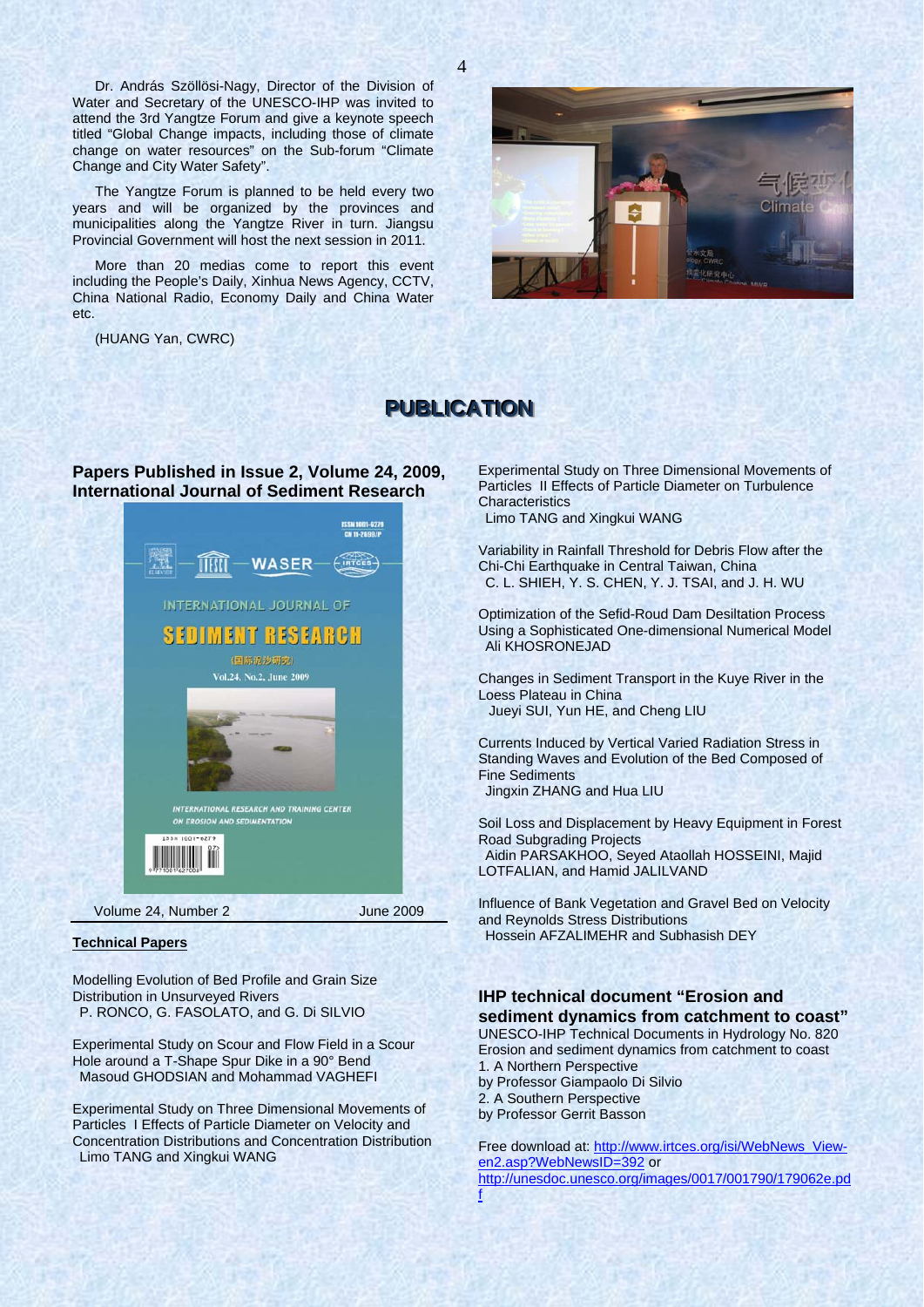

# ISI Brochure (2009 Version)

New version of ISI Brochure is now available. Please down load at: http://www.irtces.org/isi/WebNews Viewen2.asp?WebNewsID=393





# **Publications in ISI Information System**

- $\blacktriangleright$ Proceedings of Workshop Erosion, Transport and
- Deposition of Sediments (April.2008, Berne, Switzerland) Reduce pollution, let water find its own level (WANG  $\triangleright$
- Shucheng)  $\blacktriangleright$ Harnessing flow of water is the art of life (WANG
- Shucheng) Dredged material as resource (PIANC)
- $\triangleright$ Dredging management practices for the environment - A structured selection approach (PIANC)
- $\blacktriangleright$ Handbook on Integrated Water Resources Management in Basins (GWP & INBO)
- $\blacktriangleright$ Global change impacts, including those of climate change on water resources (A. Szöllösi-Nagy)

More ......

(http://www.irtces.org/isi/info.asp)

# **COMING EVENTS**

# **IRTCES Silver Jubilee Celebration and Seminar on Integrated River Basin Management under Global Climate Change** (Beijing, July 29, 2009)

#### **Organized by**

International Research and Training Centre on Erosion and Sedimentation under the Auspices of UNESCO Date: July 29, 2009 (Wed.)

Venue: Media Center Hotel, Beijing **Tentative Agenda** 

- 9:30-11:30: IRTCES Silver Jubilee Celebration Speech by Mr. CHEN Lei, Minister of Water **Resources of China** 
	- Speech by Prof. Walter R. Erdelen, Assistant Director **General of UNESCO**
	- Issuing Qian Ning Prize for Erosion and Sedimentation Technology by Mr. Chen Lei and Mr. W.R. Erdelen
	- Tea break
	- IRTCES Report by Prof. KUANG Shangfu, Director of **IRTCES**
	- Speech by Mr Abhimanyu Singh, Director of the **UNESCO Office in Beijing**
	- Speech by Mr. FANG Maotian, Secretary General of Chinese National Committee for UNESCO (to be invited)

Speeches by representatives of international experts

#### 13:30-17:00: Seminar on Integrated River Basin **Management under Global Climate Change**

Keynote Lecture by Prof. W.R. Erdelen, Assistant Director General of UNESCO: Integrate River Basin Management, Biodiversity and Global Climate Change,

Keynote Lecture by Prof. Liu Changming, Academician of China Academy of Science Keynote Lecture by Prof. M. Spreafico, Chairman of the UNESCO-IHP-ISI Steering committee Keynote Lecture by Prof. Wang Zhao-Yin, Chairman of IRTCES Advisory Committee

# **International Advanced Training Workshop** on Integrated River Basin Management (Beijing, July27-Aug. 2, 2009)

## **Organized by**

International Research and Training Centre on Erosion and Sedimentation under the Auspices of UNESCO **Sponsored by** International Sedimentation Initiative (ISI)-UNESCO-IHP Ministry of Water Resources, P.R. China **Co-sponsored by** 

5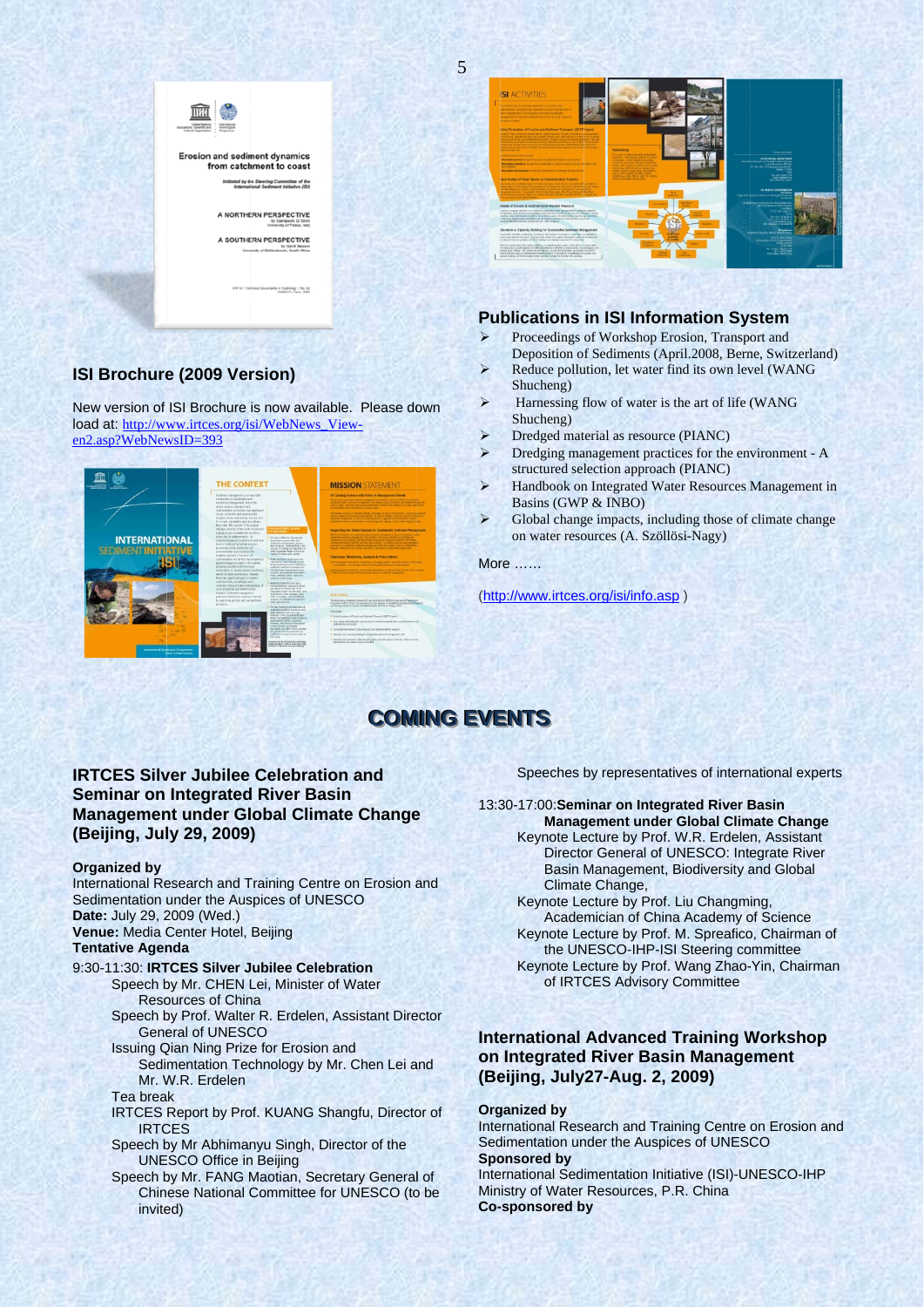The Chinese National Committee for IHP **COURSE CONTENTS:** The training course will be arranged in lectures, demonstration and seminars with following topics: (1) Integrated River Basin Management (2) Water Resources Management and Allocation

(3) River Basin Water and Soil Conservation

(4) River Ecology and its Restoration Methods

(5) Case Study: Introduction of South-to-North Water Diversion Project in China

(6) Visit to the Laboratory of IWHR(China Institute of Water Resources and Hydropower Research)

(7) Technical Tour: Field Visit to Small Watershed Management Demonstration in Suburb of Beijing (8) Seminar **Contacts:** Ms. Shi Hongling **IRTCES** P.O. Box 366, No.20 Chegongzhuang West Rd.,

Beijing, 100048, P. R. China Tel: +86-10-68786408, Fax: +86-10-68411174,

Email: shihl@iwhr.com

Ms. Teng Yue,

Programme Assistant, Natural Science Sector, UNESCO Office Beijing Waijiaogongyu 5-15-3

Jinaguomenwai Compound, Beijing 100600, China

Tel: +86-10-6532 7683 Fax: +86-10-6532 4854

Email: y.teng@unesco.org

# **11th International Symposium on River Sedimentation (Stellenbosch, South Africa, 6- 9, Sep. 2010)**

## **Date:** 6-9, September. 2010

**Venue :** Stellenbosch, South Africa

**Summary:** The 11th International Symposium on River Sedimentation (ISRS) will be held in South Africa, at the University of Stellenbosch (near Cape Town), between Monday 6 and Thursday 9 September 2010. The Symposium is held every 3rd year and is coordinated by the World Association of Sedimentation and Erosion Research (WASER). Scientists and engineers are invited to participate in the conference which will include technical presentations, a technical visit, an exhibition, pre- and post-conference tours and a full accompanying person's programme in and around Cape Town.

**Organizer:** University of Stellenbosch

**Sponsors: International Research and Training Centre on** Erosion and Sedimentation (IRTCES), World Association for Sedimentation and Erosion Research (WASER), UNESCO, International Commission on Large Dams (ICOLD), International Association of Hydrological Sciences (IAHS), South African Water Research Commission (WRC) **Secretariat:** University of Stellenbosch

**Permanent Secretariat:** IRTCES

## **Conference Topics:**

Abstract and papers are invited under the following themes: Hydraulics and environmental aspects of river sediment transport processes (fundamental & modelling) Fluvial morphological and environmental impacts of hydraulic structures on the downstream river and possible mitigation measures

Impacts of river sedimentation on hydraulic structures (diversion, abstraction works, bridges, etc.) Reservoir/lake sedimentation modelling and management Sediment yield, soil erosion determination, modelling and management River mouths/estuary sediment dynamics and coastal erosion Sediment data collection in rivers, reservoirs and lakes Dam break analysis and sediment transport Reservoir sedimentation & Management such as flushing or dredging Sustainable Tailings Dams Sediment quality and management Stormwater erosion prevention & litter management Sewer sediment transport Unlined dam spillway scour Climate change impacts on sediment yields, river and estuary morphology Bushfire impacts on soil erosion **URL: http://www.civeng.sun.ac.za/isrs/ Contacts:**  Technical aspects Prof Gerrit BASSON grbasson@sun.ac.za Tel +27 21 808 4355 Other aspects Marechia BASSON msb@aspt.co.za Tel +27 79 4909 210

# **3rd International Conference on Estuaries & Coasts (Japan, September 14-16, 2009)**

### **Date:** September 14-16, 2009

**Conference Venue :** Tohoku University, Sendai, Japan. **Summary:** After great success of ICEC2003 (Hangzhou, China) and ICEC2006 (Guangzhou, China), ICEC2009 will be held in Sendai, Japan, co-organized by Department of Civil Engineering, Tohoku University and the International Research and Training Center on Erosion and Sedimentation (IRTCES). You are invited to attend the conference to exchange our knowledge and experiences related to estuarine and coastal issues.

## **Conference Topics:**

- **Estuarine and Coastal Processes**
- 
- ¾ Estuarine Eco-Environment and Its Protection Maintenance and Management of Waterways in Estuaries and Harbors

¾ Research Technologies for Estuarine Engineering **URL:** http://donko.civil.tohoku.ac.jp/icec2009/index.html **Contacts:**

LOC Chairman Professor Hitoshi Tanaka Department of Civil Engineering Tohoku University 6-6-06 Aoba, Sendai 980-8579, Japan.

Phone & Fax : (+81)-22-795-7451 **e-mail:** tanaka@tsunami2.civil.tohoku.ac.jp

LOC Secretary Assoc. Professor Makoto Umeda Department of Civil Engineering

Tohoku University

6-6-06 Aoba, Sendai 980-8579, Japan. Phone & Fax : (+81)-22-795-7452

**e-mail:** umeda@kasen1.civil.tohoku.ac.jp

# **Workshop on 'Sediment problems and sediment management in Asian river basins'**

**Date:** 06-12 September, 2009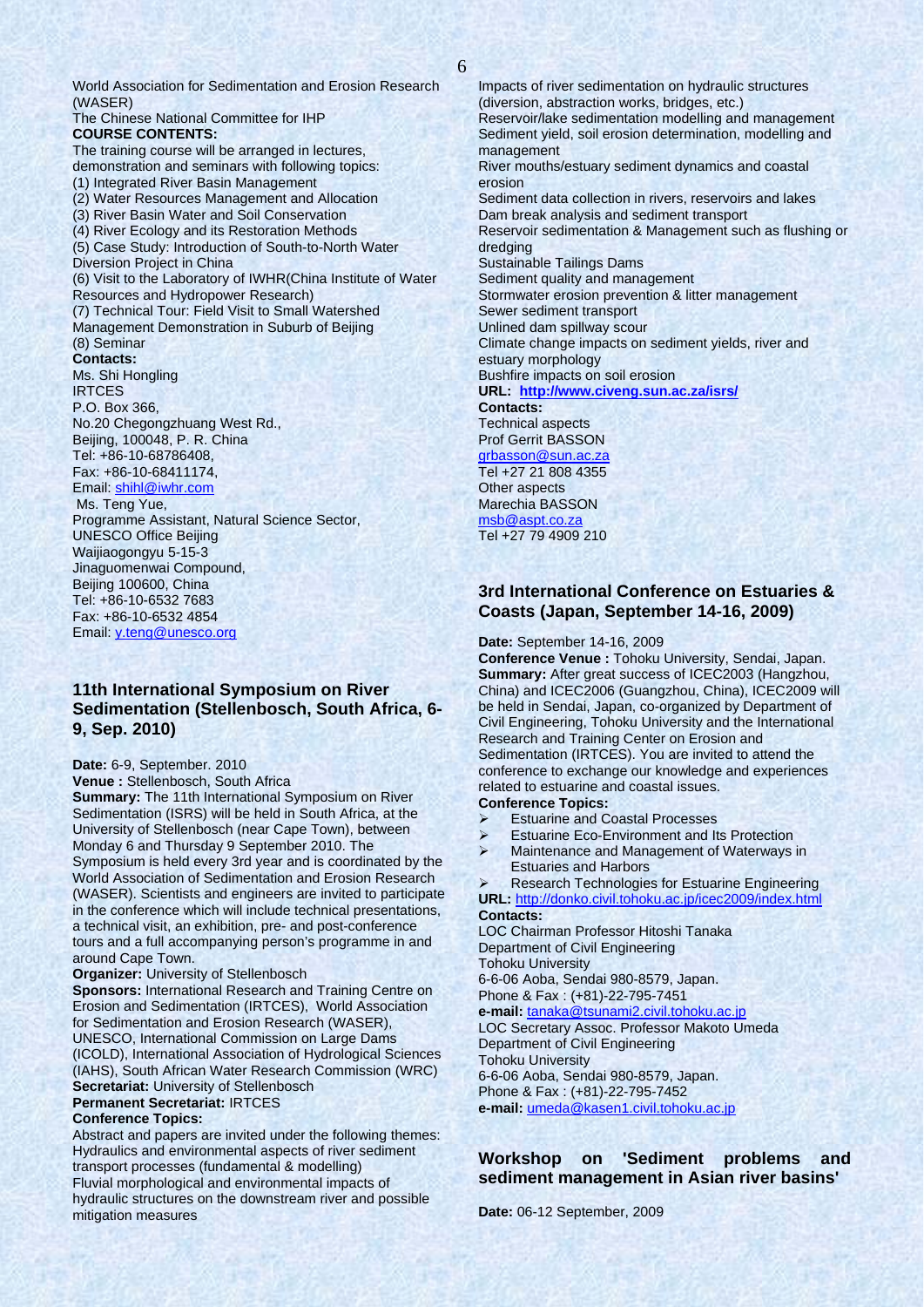#### **Venue:** Hyderabad, India

**Introduction:** Sediment problems are assuming increasing importance in many areas of the world. These problems relate to the adverse effects of sediment in both water resource development and river management and to the wider environmental impact of sediment in degrading aquatic ecosystems. Changing sediment fluxes can also have important implications for nutrient inputs to freshwater and coastal ecosystems and for the stability of channels and floodplains and river deltas. With their high sediment fluxes and the sensitivity of these fluxes to climate change and to land use change and other human impacts, such as dam construction and river regulation, Asian river basins currently face many sediment-related problems. There is a need for improved understanding of these problems and the sediment budgets of river basins and for the development of effective management strategies. This workshop, organised in collaboration with UNESCO ISI and WASER, will seek to review the nature and extent of sediment problems in Asian River Basins and current progress towards developing effective sediment management strategies. Topics to be addressed will include the present and future impacts of climate change, the interaction of different factors causing changing sediment fluxes, sediment management strategies and their effectiveness, and the development of sediment monitoring networks to support effective sediment management.

Convener: Des Walling (UK), d.e.walling@exeter.ac.uk **Co-conveners:** Jim Bogen (Norway) Chunghong Hu (China) Anil Mishra (UNESCO) S.C. Rai (India) Manfred Spreafico (Switzerland)

**URL:** http://www.appliedhydrology.org/iahs/

## **Global Change-Challenges for Soil Management (Serbia, May 27- 30, 2009)**

**Date:** May 27- 30, 2009

**Venue:** Tara Mountain/Serbia

**Background:** Soil, like air and water, is essential to support life on earth. Over 90 % of all human food and livestock feed are produced from the land and from on soils which vary in quality and extent. Of the earth's 13 million hectares of ice free-land surface, only 3 % is covered with highly productive soils, just 6% with moderate productive, and 13 % with slightly productive soils. The remaining 78% of the land has limitations that inhibit the sustainable cultivation of its soils and sometimes even limit grazing. However, it is in such marginal lands that most land and soil degradation occurs (Hurni et al, 1996). It is from this context that we launch this International Conference of the World Association of Soil and Water Conservation (WASWC) with the hope that, together, our Association will discover new and better ways of counteracting the effects of land degradation and building more secure and self-sustainable patterns of agricultural land husbandry.

**Initiated by:** World Association of Soil and Water Conservation – WASWC; Faculty of Forestry, Belgrade University, Serbia

**Organized jointly with:** World Association for Sedimentation and Erosion Research - (WASER); European Society of Soil Conservation (ESSC)

**Convened in line with the objectives of:** International Sediment Initiative (ISI – UNESCO)

**Conference topics:** Topic 1: Global Change and Soil Degradation; Topic 2: Water Management; Topic 3: Soil Erosion, Sediment Transport and Sedimentation Processes; Topic 4: Erosion and Torrent Control in Environmental Change; Topic 5: Desertification; Topic 6: Socio – Economic,

Legal and Institutional Aspects of Soil and Water Conservation; Topic 7: Implementing Global/Regional Projects; Topic 8: Work of Younger Scholars;

**Contacts to Conference Organizers:** Prof. Dr. Miodrag Zlatic - E-mail: miodrag.zla@sbb.rs ; mizlatic@yahoo.com

## **34th IAHR Biennial Congress (Australia, 26 June-1 July 2011)**

**Date:** 26 June-1 July 2011

**Venue:** Brisbane, Australia at the Brisbane Convention and Exhibition Centre

**Summary:** The 34th Biennial Congress of the International Association of Hydraulic Engineering and Research (IAHR) will be held in Brisbane, Australia at the Brisbane Convention and Exhibition Centre on 26 June-1 July 2011. Engineers Australia and its National Committee on Water Engineering (NCWE) are collaborating with IAHR to organize the 34th IAHR Biennial Congress together with the 33rd National Hydrology and Water Resources Symposium and the 10th National Conference on Hydraulics in Water Engineering.

The Congress theme "Balance and Uncertainty: Hydraulic Engineering in a Changing World" focuses on the central roles of hydraulic engineering, hydrology, and water resources for our changing world, and how these roles link to the broader issues A balance is continually being sought between competing values in water engineering, including the environment, the economy, tourism, social and indigenous values, health aspects, aesthetics, and the needs of current and future generations. Careful management and innovative solutions are required to balance these competing values, and these solutions must be able to deal with the uncertainty in the natural world as well as the changing human world.

By 2011, it will have been 26 years since an IAHR Biennial Congress was held in Australia. The last time was Melbourne in 1985.

**URL:** http://www.iahr2011.org/ **Contacts:** info@iahr2011.org

# **12th International Symposium on the Interactions between Sediments and Water (Dartington, England, 19-23 June 2011)**

**Date:** 19-23 June 2011

**Venue:** Dartington, Devon, England

**Summary: 19-23 June 2011**: 12th International Symposium on the Interactions between Sediments and Water, Dartington, Devon, England. Organised by the International Association for Sediment Water Science (IASWS)

**URL:** http://www.IASWS.org

and www.geog.plymouth.ac.uk/IASWS2011

# **A conference of the World Organisation of Dredging Associations (Beijing, China, 9–14 Sept. 2010)**

**Date:** 9–14 September 2010 **Venue:** .Beijing, China,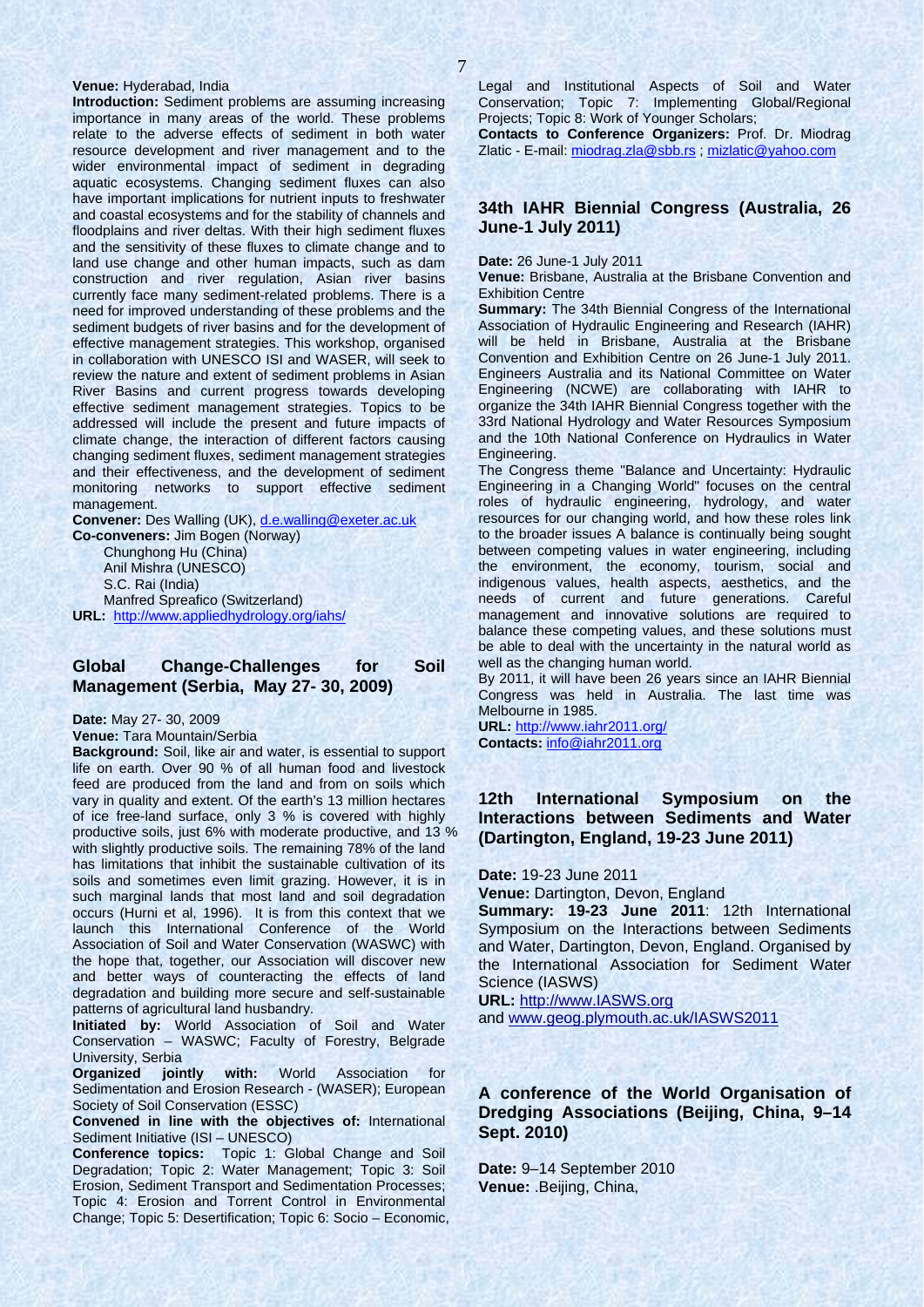**Summary:** A conference of the World Organisation of Dredging Associations, WODCON XIX, Beijing, China. Organised by EADA in association of its Chinese Chapter, CHIDA

**URL:** A Call for Papers will be issued early 2009. See further http://www.woda.org/

## **Third International Conference on Debris Flow (24 - 26 May 2010, Milano, Italy)**

#### **Date:** 24 - 26 May 2010

**Venue:** Milan, Italy

**About the event:** The University of Milan (Italy) and the Wessex Institute of Technology (UK) organize the Third International Conference on Debris Flow, which is focused on all aspects of debris flow monitoring, modelling, mitigation and management

(http://www.wessex.ac.uk/images/stories/pdf\_cfps/2010/deb ris\_flow\_2010.pdf). This conference follows the success of previous meetings held in Rhodes, Greece (2006) and New Forest, UK (2008).

**About the special session "Sediment transport and debris flow monitoring and analysis":** The aim of this special session is to gather researchers from the broader fields of sediment transport and debris flow phenomena. Particular attention will be given to both field data acquisition (monitoring approaches) and laboratory tests.

Contributions addressing the following topics are particularly encouraged:

1. sediment transport and debris flow field monitoring strategies, techniques and methods;

2. insights of sediment transport and debris flow long term dynamics from field data interpretation;

3. bedload and debris flow physical modelling;

4. large woody debris (LWD) monitoring and modelling;

5. collection and interpretation of debris flows morphological evidences.

The session should attract scientists with different expertise and research background, who will contribute to an interdisciplinary exchange of knowledge about sediment transport and debris flow measurements, analysis and interpretation.

#### **URL:** www.wessex.ac.uk/debris2010

**Deadlines**: Abstracts should be sent before September 30, 2009; the deadline for the receipt of full papers will be specified together with the notification of abstract acceptance. A copy of the abstract submitted to the Conference web site must be sent by email also to one of the Convenors listed below for its inclusion into the Special session.

**Contacts** (Convenors of the Special session) Daniele De Wrachien (University of Milan, Italy, daniele.dewrachien@unimi.it)

Gian Battista Bischetti (University of Milan, Italy, bischetti@unimi.it)

Francesco Gentile (University of Bari, Italy,

francesco.gentile@agr.uniba.it)

Luca Mao (University of Hull, UK, L.Mao@hull.ac.uk)

# **33rd IAHR CONGRESS**

Co-located with the 19th CANADIAN HYDROTECHNCIAL CONFERENCE and Co-sponsored by the Canadian Society for Civil Engineering

**Date:** August 10-14, 2009

**Venue:** Vancouver, British Columbia, Canada

**WELCOME:** On behalf of the entire local organizing committee and IAHR council members, we invite you to join us in Vancouver, British Columbia for an event you will not want to miss! We take great pleasure in announcing the 33rd IAHR Biennial Congress, August 10-14, 2009. Themed "Water Engineering for a Sustainable Environment," the Congress focuses on the central roles of hydraulic engineering and hydroinformatics in water engineering for a sustainable environment, and how these roles link to broader aspects of environment sustainability in watershed and coastal settings. By 2009, it will have been 12 years since an IAHR Biennial Congress was held in North America. The last North American venue was San Francisco, in 1997. That Congress was well received and attracted approximately 1,000 registrants. The North American hydraulics community is extensively represented in IAHR's membership (some 15-20% of the total) and looks forward to once again welcoming international colleagues to an IAHR Congress at an attractive North American location. Several organizations with broad representation from the North American water engineering community – namely EWRI-ASCE, COPRI-ASCE, UBC, and CSCE – are collaborating with IAHR to organize the 33RD IAHR Congress and the co-located 19th Canadian Hydrotechnical **Conference** 

#### **CONGRESS TOPICS:**

- $\triangleright$  Topic A. Advances in the Fundamentals of Water Science and Engineering
- ¾ Topic B. Water Engineering in Support of Built **Environments**
- ¾ Topic C. Water Engineering for the Protection and Enhancement of Natural Watershed and Aquifer **Environments**
- ¾ Topic D. Water Engineering for Sustainable Coastal and Offshore Environments (Built and Natural)
- ¾ Topic E. Advances in Hydroinformatics for Integrated Watershed and Coast Management
- **URL:** http://content.asce.org/conferences/iahr09/ **CONTACTS:**

Congress Manager & overall conference administration: Stacey Ann P. Gardiner, CMP, Congress Manager, E-mail: IAHRConferenceManager@asce.org

Paper Management Services & questions: Sheana Singletary, Program Administrator, E-mail: ssingletary@asce.org

# **5th International Conference on Asian and Pacific Coasts (Singapore, 13-16 October, 2009)**

**Date:** 13-16 October, 2009

**Venue:** Nanyang Technological University (NTU), **Singapore** 

**Organizer:** Maritime Research Centre,NTU,Singapore DHI-NTU Centre, Singapore

**Introduction:** The fifth Asian and Pacific Coastal Engineering Conference (APACE 2009) will be held on the campus of Nanyang Technological University (NTU), Singapore, in September 2009. This conference will be jointly organized by the Chinese Ocean Engineering Society, the Coastal Engineering Committee of Japan Society of Civil Engineers, the Korean Society of Coastal and Ocean Engineers, and the Maritime Research Center at Nanyang Technological University, Singapore.

The aim of APAC (Asian and Pacific Coastal Engineering Conferences) is to promote technological progress and activities, information exchange and cooperation. It is also a platform for engineers and researchers to keep abreast of the scientific and technological advance in development of coastal, port, and ocean engineering and other related fields.